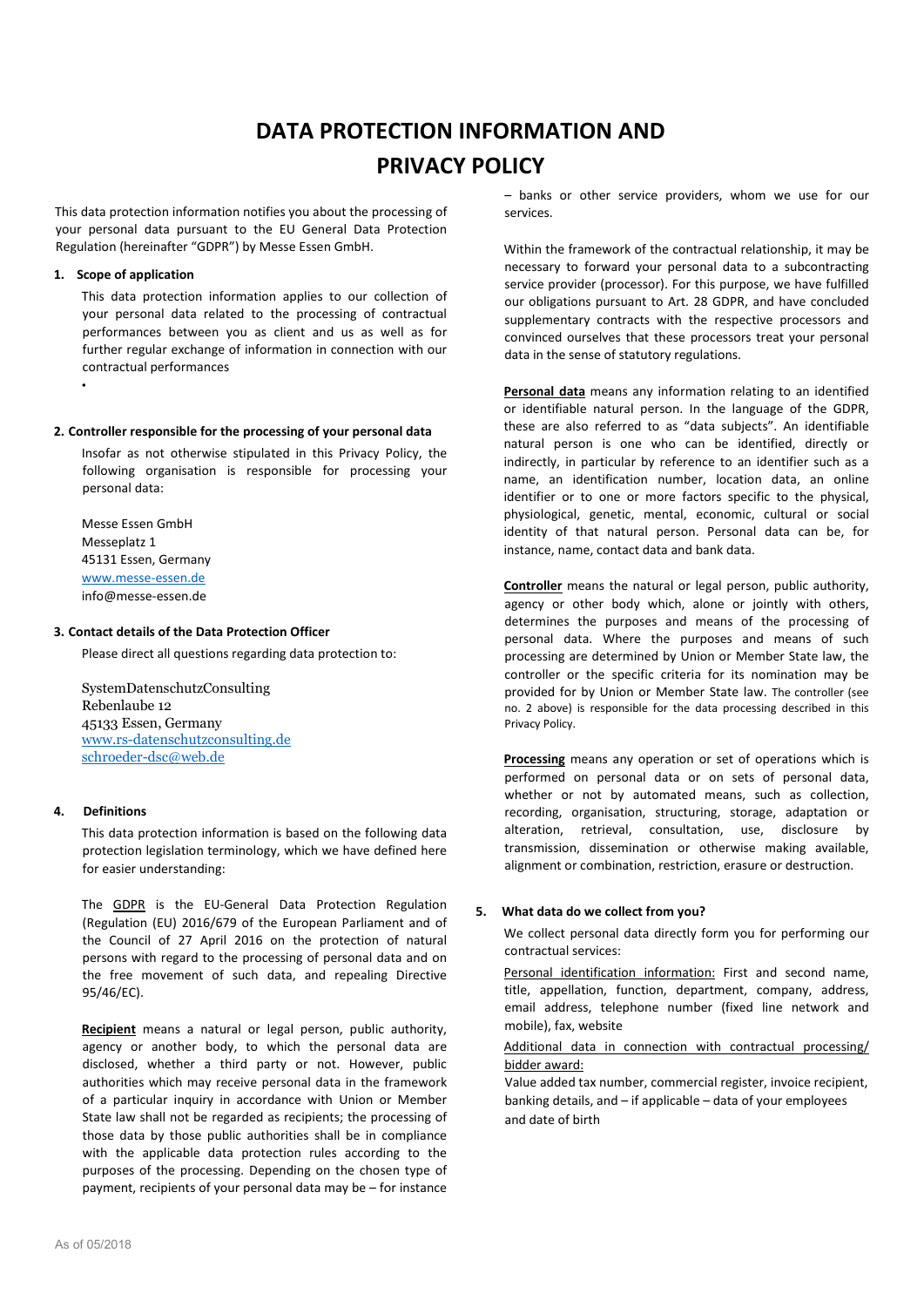## **6. Purposes and legal bases regarding processing of your personal data**

**Contractual performance and additional information in connection with our contractual services**

We require your data to enable us to process the contractual services. We thereby use your personal data (see no. 5).

The legal basis is the performance of the contractual relationship pursuant to point (b) of Art. 6(1) GDPR.

## **7. Storage and erasure of your personal data**

We initially store your personal data as long and insofar as it is necessary for the purposes cited in this Privacy Policy (see no. 6 above).

As soon as the data cited in number 6 of this data protection information is no longer necessary, we will continue to store your data during the period of time during which you can file claims against us (statutory periods of limitation).

Furthermore, we also store your personal data beyond this period as long as we are obligated to do so under statutory legislation. Appropriate obligations to provide proof and store data are based, amongst other things, on the German Commercial Code, the General Tax Code and the Anti-Money-Laundering Law. The obligations to store pursuant to this legislation last for up to ten years, beginning at the end of the calendar year when the affected process ends.

#### **8. Categories of recipients of personal data**

In providing, implementing and managing our services (number 1) within the framework of a company-internal process based on the division of labour, we also transfer your data to companies who implement services on behalf of Messe Essen GmbH Dienstleistungen. This transfer is made because of our legitimate interest in efficiently implementing internal administration based on the division of labour and improving our products and services, pursuant to point (b) and (f) of Art. 6(1) GDPR on the basis of the conclusion of order processing contracts pursuant to Art. 28 GDPR.

For processing payments and  $-$  if necessary  $-$  reimbursements, we transfer your personal data to banks, payment service providers, financial service providers and credit card companies pursuant to point (b) of Art. 6(1) GDPR.

Within the framework of any possible legal disputes, we transfer your data to the responsible court and, insofar as you have commissioned a lawyer, also to this lawyer, in order to conduct this legal dispute. We process your personal data on the basis of a legal obligation pursuant to point (c) of Art. 6(1) GDPR as well as on the basis of our legitimate interest in looking after, asserting and/or defending our legal interests pursuant to point (f) of Art. 6(1) GDPR.

Apart from this, we transfer your personal data only and insofar as we have a legal obligations to pass these on. The data are transferred pursuant to point (c) of Art. 6(1) GDPR (for instance, to the police and regulatory authorities within the framework of investigations on administrative offences and/or crimes or to the data protection supervisory authorities).

Client surveys and other advertising and marketing campaigns may, if necessary, be performed by us within the framework of our contractual relationship and also by third parties whom we have commissioned.

We transfer your personal data to the commissioned service provider for conducting the client survey. We process your data on the basis of our legitimate interest in improving our products and services pursuant to point (f) of Art. 6(1) GDPR.

#### **9. Data transfer to third countries**

In the language of the GDPR, a third country is a country which does not belong to the EU.

It is possible that your personal data are transferred to a third country to provide the contractual service. More detailed information regarding this matter can be obtained from:

Messe Essen GmbH Messeplatz 1 45131 Essen, Germany [www.messe-essen.de](http://www.messe-essen.de/) info@messe-essen.de

# **10. Your right to object if we have a legitimate interest in the data processing**

We process your personal identification data, in order to exercise, assert and defend our legal interests (if necessary before a court) and in order to perform the internal administration more efficiently and according to division of labour.

Insofar as we process your personal data on the basis of these legitimate interests (point (f) of Art. 6(1) GDPR), you may at all times object for reasons which emerge on the basis of your special situation. Please address your inquiries to:

Messe Essen GmbH Messeplatz 1 45131 Essen, Germany [www.messe-essen.de](http://www.messe-essen.de/) info@messe-essen.de

If you object to the data processing, we process your data collected in connection with this for answering your inquiry. Your data is processed for fulfilling a legal obligation pursuant to point (c) of Art. 6(1) GDPR.

If you raise an objection, we shall no longer process your personal data unless the we can demonstrates compelling legitimate grounds for the processing which override the interests, rights and freedoms of the data subject or for the establishment, exercise or defence of legal claims.

#### **11. Your further rights**

You may at all times exercise the following rights with regard to us pursuant to the GDPR:

Right to information, Article 15 GDPR

You shall have the right of access to information regarding your personal data which has been stored.